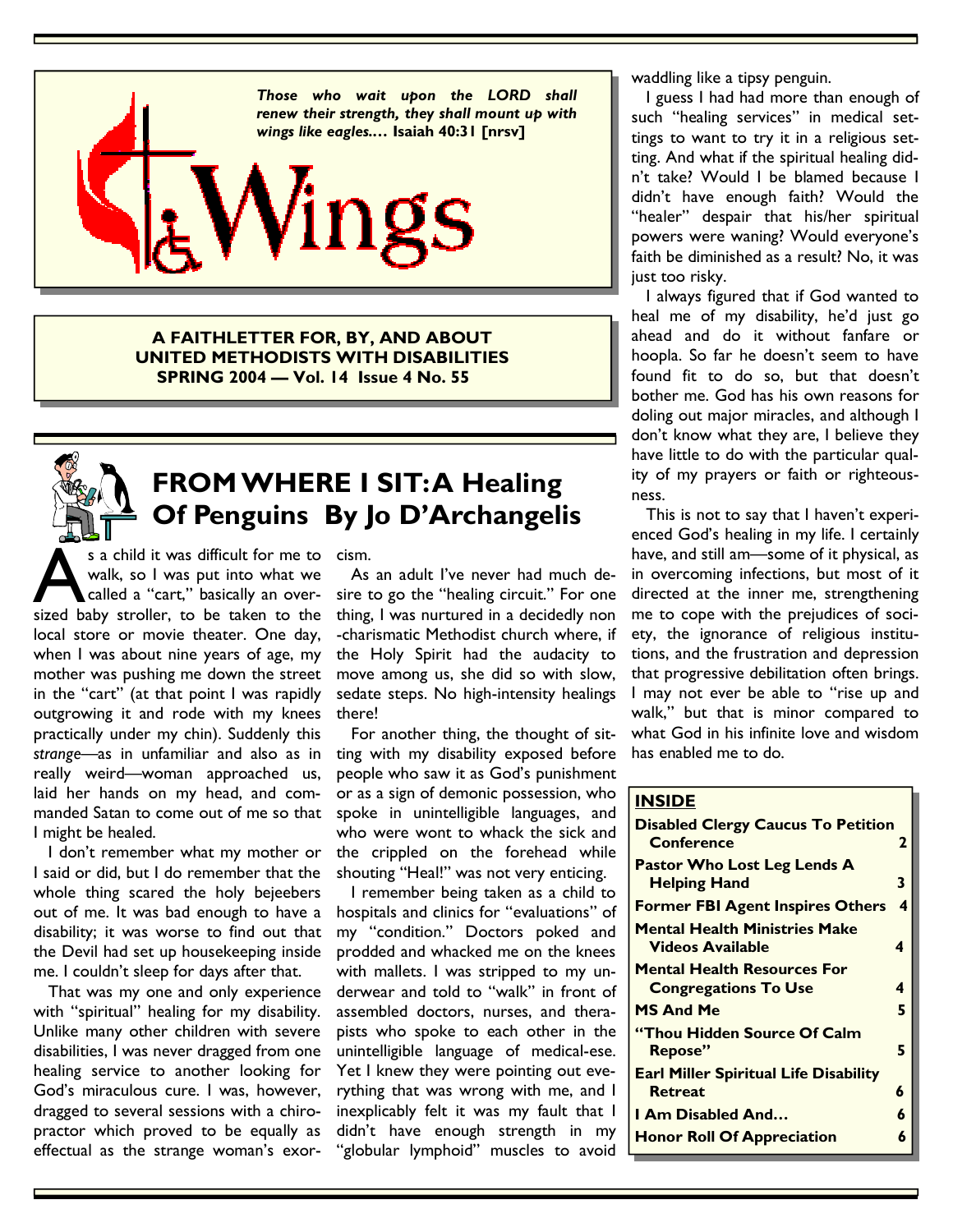

# **DISABLED CLERGY CAUCUS TO PETITION CONFERENCE**

**The Association of Physically Challenged Ministers of the United Methodist Church (APCMUMC) will be submitting five pe-**Challenged Ministers of the United Methodist Church titions on disability issues to the General Conference meeting in Pittsburgh, April 27-May 7. "The petitions were formulated after receiving feedback from members," said Rev. John A. Carr, Executive Director of the APCMUMC, in an e-mail message.

 One petition asks that a person or persons with a disability take part in designing and presenting orientation sessions or training programs for new district superintendents. This model could then be followed in planning training programs and orientation sessions for other leadership roles in the United Methodist Church.

 As rationale, Carr pointed out that "more than one out of ten people in this country are born with or during life acquire a disability, and the United Methodist Church in various programs encourages congregations to welcome all of God's people to fellowship in the name of Christ."

 A second petition asks that a person under consideration for incapacity leave be granted the right to be involved in the deliberations of the Joint Committee on Incapacity and to request that a minister or other professional with a disability be involved in the process.

 "Often," Carr said, "decision-makers are unaware of the possibilities for ministry by someone with a disability. Discomfort, fear, and ignorance of the possibilities shouldn't determine the final



**A** non-official, non-profit quarterly newsletter published for, by, and about United Methodist adults with disabling conditions

**Founder/Editor Computer Layout Graphic Design** Jo D'Archangelis

**Correspondence** Send all correspondence — including feedback, original writings, items from other sources, and changes of address — to Jo D'Archangelis, Editor, at **Mailing Address** 592 West Ammunition Road, Apt. 1 Fallbrook, CA 92028 **Telephone/Fax** [760] 723-2668 (please call before faxing) **E-Mail** jodarlis@aol.com

**E-Wings** Two e-mail versions of *Wings* are available for those with vision impairments and computer "reading" devices, those who have difficulty handling paper and print pages, those who live outside the USA, and those who just prefer computer viewing: (1.) A strictly e-mail version in unformatted text without graphics, and (2.) A formatted version with color graphics available to those able to open attached files in MSPublisher 2000 format. E-mail Jo D'Archangelis at jodarlis@aol.com to request either, or both, of these versions.

**Wings Online** Beginning with the Fall 2002 issue, issues of *Wings* in their entirety may be accessed at www.cal-pac-ccdm.org/. Selected articles from back issues of *Wings* 1995-98 may be accessed at www.mariposa-ministry.org.

**Donations** Most of the funding for *Wings'* publication and mailing comes from reader donations. There are no subscription fees. If you think *Wings* is worth it, please make a check or money order payable to the "Fallbrook United Methodist Church" (or "FUMC") and mark it "Wings Newsletter." Mail it to the church address below.

| <b>Basic Angel</b>   | $$6 - $14$    | <b>Major Angel</b> | \$15-\$24 |
|----------------------|---------------|--------------------|-----------|
| <b>Super Angel</b>   | $$25-549$     | Mega Angel         | \$50-\$99 |
| <b>Awesome Angel</b> | \$100 or more |                    |           |

**Church Address** Fallbrook United Methodist Church 1844 Winterhaven Road Fallbrook, CA 92028 **Church Telephone** [760] 728-1472 **Church Fax** [760] 728-7433 **Church E-Mail** FUMC1887@tfb.com

decision."

 A third petition asks that the Joint Committee on Incapacity include in its composition and deliberations a person with a disability, preferably someone in ministry.

 A fourth petition asks that every United Methodist school of theology offer at least one course exploring theology and disability issues. This requirement would help to ensure that persons with disabilities within the church receive a "sensitive and informed response by clergy and by church leadership," noted Carr.

 A fifth petition asks that all church materials and resources be made available in relevant accessible media to people with a wide variety of needs, abilities, and disabilities.

 "A large number of people with disabilities are eager to receive church materials and resources in formats they can access. We see the large professional publishing operation of the United Methodist Church assuming these costs as part of its stated policy of making materials available 'to meet the needs of all groups of our people,'" Carr said, quoting from Paragraph 1637 of the *2000 Book of Discipline*.

 Carr felt that submitting petitions is an opportunity to make changes and corrections in the *Discipline*, the United Methodist "rule book." "But successful or not," he said, "it's an opportunity to present our concerns before the political leadership of the church. It's like planting seeds for future growth. There's always the possibility that someone unexpected will decide to join us or to further our cause in other ways."

 Carr urged all who are concerned about these disability issues to communicate with those delegates to General Conference whom they know or have access to. "It's very important that we strongly present these issues of justice with persistence and conviction."

> **Rev. John A. Carr and the APCMUMC may be contacted at 1249 Yale Ave., Wallingford, CT 06492; telephone 203-284-8278; e-mail jcarr01@snet.net; http://gbgm-umc.org/disc/apcm.cfm.**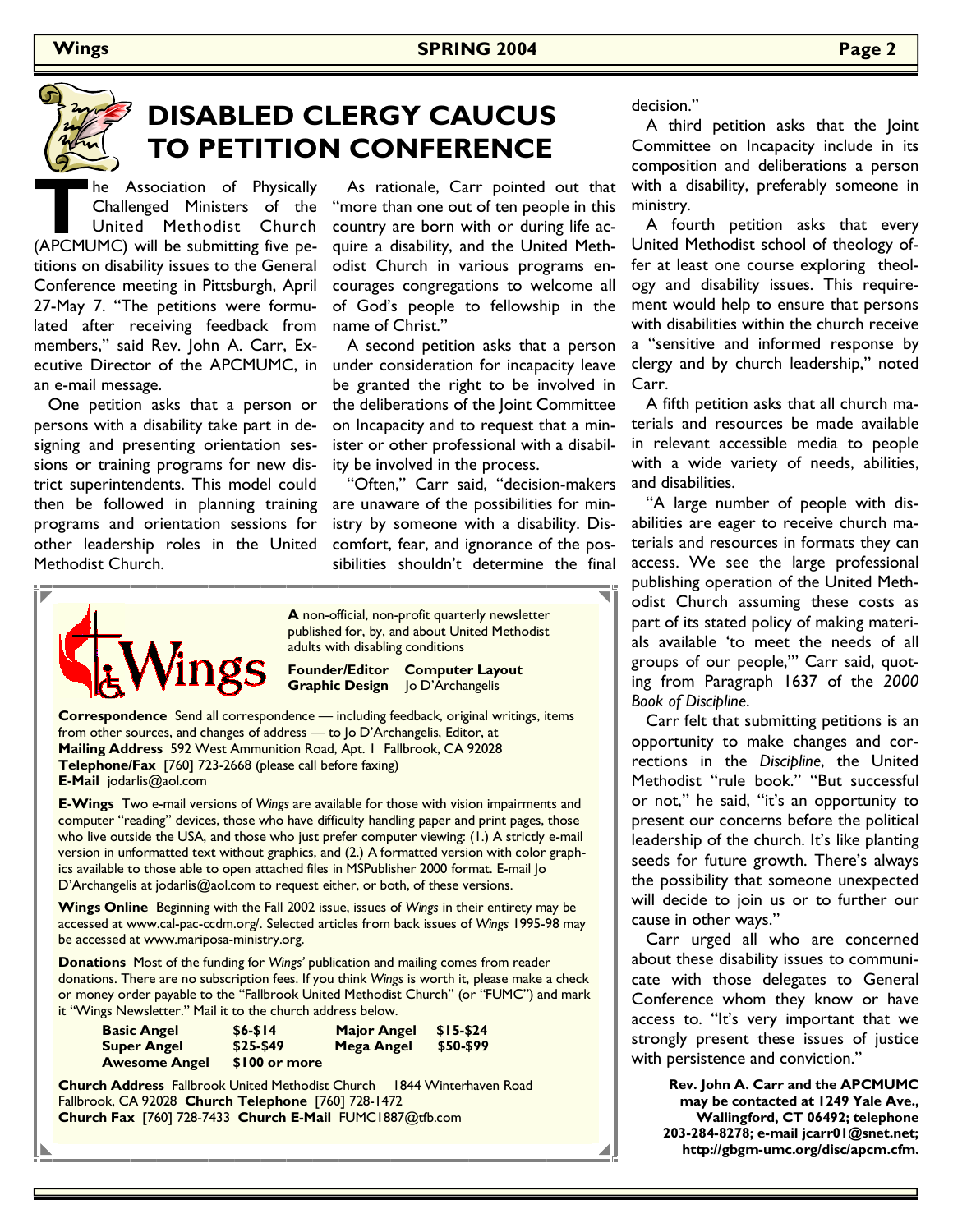## **Wings SPRING 2004 Page 3**



# **PASTOR WHO LOST LEG LENDS A HELPING HAND By Maurenne Hayden**

**The Rev. Tim Bolton, senior pastor at Alford United Methodist**<br>Church in Petersburg, Ind., jokes<br>that he's up to his neck in legs these tor at Alford United Methodist Church in Petersburg, Ind., jokes days. Given that he should be dead, it's humor he savors. he Rev. Tim Bolton, senior pas- hope."

 The 41-year-old former Marine nearly bled to death on a remote jungle road 20 years ago after his leg was ripped off in of the U.S. Embassy that had been

an accident while on patrol in the Philippines. The incident accelerated a downward spiral into depression and more than a decade of drug addiction that decimated his marriage and nearly destroyed him. As he describes it, "I ended up home-

less, hopeless, and legless." And wishing bombed by terrorists. he was [*sic*] dead.

 It's a good thing he's not, because there's a small artificial foot on a workbench in his garage, about to be packed and shipped—with a cache of limbs—to a child in Cambodia whose leg was blown off by a landmine.

 Bolton still marvels each day at how his shattered life has been transformed. Now happily married, working on his doctorate in psychology, and newly assigned to a church, the father of three sees "blessings everywhere."

 Eighteen months ago, Bolton started a project, Operation Arise and Walk. The name is jammed with meaning. In the garage of his rural home thirteen miles north of Ferdinand [Ind.], Bolton takes in used prosthetic limbs, repairs and restores them, and ships them off to Third World countries littered with antipersonnel landmines. He's sent more than 60 so far….

 Operation Arise and Walk's title is from the story found in the Gospel of Matthew about a lame man whose faith leads him to find forgiveness and healing. "This isn't just about giving out legs," Bolton said. "It's about giving someone

 Bolton knows about hope, both lost and found. At age 18, the Washington, Ind., native joined the Marine Corps and was shipped out to Beirut, Lebanon, in October 1981. He arrived just in time to help pull the dead bodies of 246 American soldiers from the rubble

**"It's like that Field of Dreams movie...Like a voice that said: 'Start this project and the limbs will come.' It's just been awesome."** 

 Three years later, Bolton was on patrol in a remote jungle area of the Philippines, stationed there at his request "to get as far away from humanity as possible." Late one night, while on patrol on a motorcycle, he rounded a corner on a dirt road and was broadsided by another vehicle. The occupants of the vehicle rushed over, stole his wallet and his watch, and took off. He lay there bleeding to death. "I did something I hadn't done in a long time," said Bolton. "I prayed."

 He was picked up by another group of passing motorists in an old pickup who raced him to a nearby U.S. Air Force Base. A month in intensive care was followed by another 16 months in a military hospital stateside and 35 operations. Bolton came out of the experience aged 23, addicted to painkillers, and deeply depressed. He spent 11 years that way before hitting rock bottom and landing in a homeless shelter in Anderson [Ind.]. That's where he met his future wife, Jackie. "She had a connection to God I didn't have," Bolton said. "She pulled me through." The two married in 1995.

 In the late winter of 2001, Bolton was cleaning out his attic and came across two of his old prosthetic limbs. Both were worn and no longer fit comfortably. He was ready to toss them in the trash when a nagging feeling made him

> stop. He called several prosthetic companies and asked if he could donate the limbs.

> "They told me, 'Throw 'em away. We've got enough junk,'" he said. Instead, he got on the Internet and discovered the need for limbs in other na-

tions....

 Members of Alford UMC have offered to help him with the shipping expenses, but he relies on donations for everything else. That includes not just old limbs but small drills and wrenches and casting material that he sends with the limbs so they can be fitted. American-made prosthetics are often too big to fit landmine victims in Third World countries.

 "It's like that Field of Dreams movie," said Bolton. "Like a voice that said: 'Start this project and the limbs will come.' It's just been awesome."

**Abridged from "Pastor Who Lost Leg Lends Helping Hand With Limbs," U***nited Methodist Review* **(Aug. 15, 2003). This story was distributed by the Associated Press. Maurenne Hayden is with the** *Evansville (Ind.) Courier and Press***.** 

**For more information on Operation Arise and Walk, visit website http://www.opaaw.fullnet.com. Donations to assist the United Methodist Committee on Relief with landmine removal in Mozambique and Angola may be designated "Landmine Removal," UMCOR Advance No. 982575 and given through local churches.** 

<u>VAAAAAAAAAAAAAAAAA</u>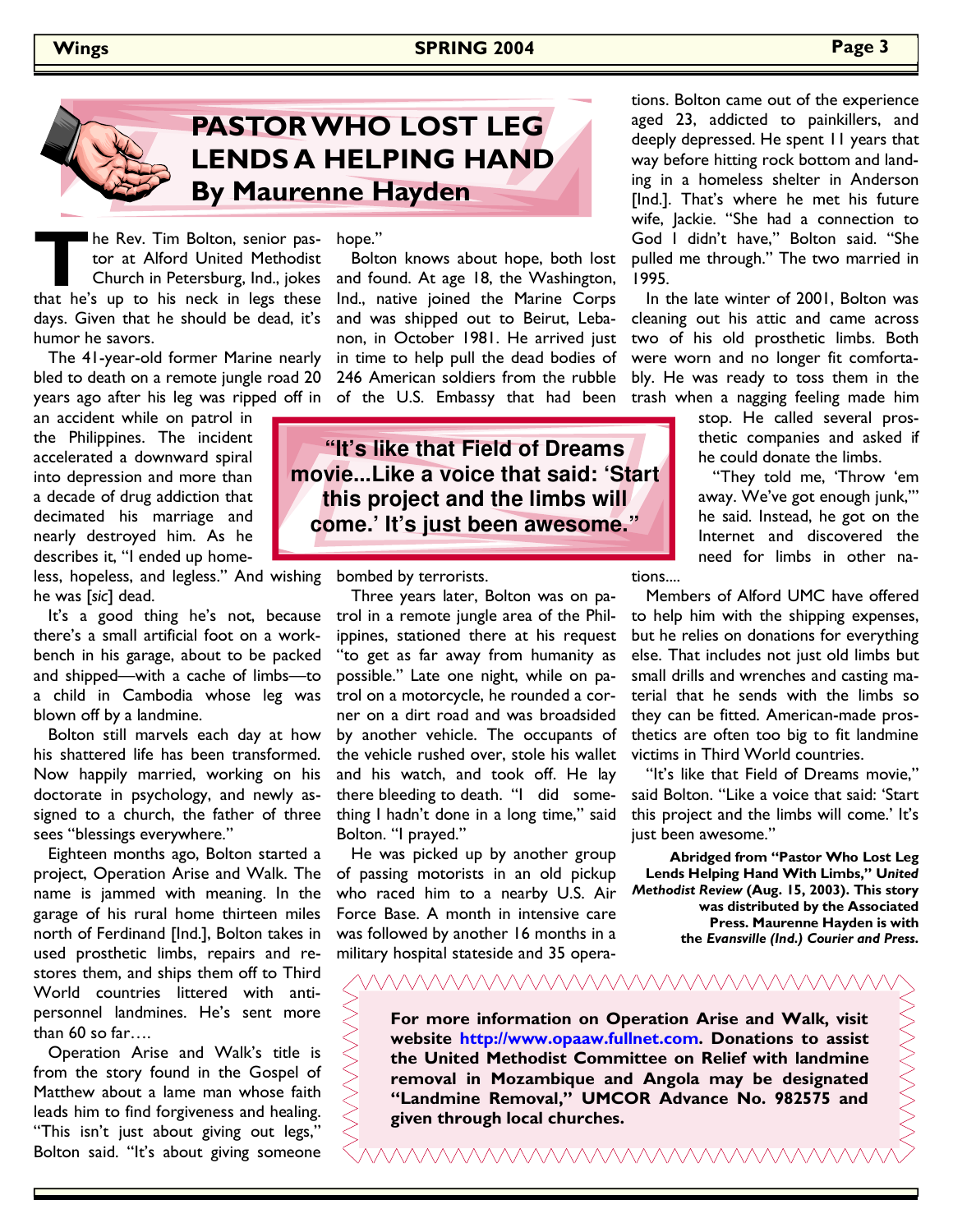# **FORMER FBI AGENT INSPIRES OTHERS By Heather Peck Stahl**

**D** eaf since she was 18 months old,<br>Sue Thomas began learning to read lips and speak clearly at age 3. But what makes this 52-year-old different is that her drive to "function fully in the hearing world" led to a job as an FBI surveillance assistant, a television show based on her life, and a career as a motivational speaker. eaf since she was 18 months old, state champion freestyle skater ever.

 As an elementary school student in Youngstown, Ohio, Thomas was teased by her classmates for "talking funny" and was treated as an outcast. "Jesus became my best friend," says Thomas, a member of Boardman (Ohio) United Methodist Church.

 Thomas began roller skating lessons and at age 7 became the youngest Ohio

That gave her the confidence she so desperately needed, saying [sic], "Skating saved my life."

 With her newfound self-esteem, Thomas completed school and earned a bachelor's degree in political science and international relations and was hired by the FBI in Washington, D.C., to analyze fingerprints. When FBI agents learned how well she could read lips, Thomas was asked to decipher surveillance tapes and live conversations among suspects. For three years she helped with cases involving white-collar criminals, drug dealers, and corrupt government officials.

In 1990, Thomas decided to use her

life experiences to encourage others. After taking classes at a Bible school, she began traveling worldwide encouraging people that they can do anything with God's help.

 In April 2000, Thomas was diagnosed with multiple sclerosis, which limits her eyesight and mobility. Yet she refuses to complain. "God makes no mistakes," says Thomas. "We all have some limitations, but we are all created by the same God who created us to serve others."

 [In October of 2002], PAX-TV premiered the action series, "Sue Thomas: FBEye," based on her years as a surveillance expert. Thomas' story has also been featured in the *Washington Post*, *New York Times*, *TV Guide*, and an...issue of The Upper Room children's magazine *Pockets*.

> **From I***nterpreter* **(Jan. 2003). Stahl is a free-lance writer and editor who lives in Nashville, Tenn.**



## **MENTAL HEALTH MINISTRIES MAKE VIDEOS AVAILABLE**

**Solut** urveys show that 40 to 60 percent of Americans seeking help with mental health issues turn first to ministers, priests, and rabbis. "Unfortunately, the response of clergy and congregations falls significantly short of what parishioners expect of their faith leaders,"

said the Rev. Susan Gregg-Schroeder, Coordinator of Mental Health Ministries for the California-Pacific Conference of the United Methodist Church.

 To provide much-needed information and support, Mental Health Ministries now has a total of 10 videos available

## **MENTAL HEALTH RESOURCES FOR CONGREGATIONS TO USE**

## **Book and Study Guide:**

 *In the Shadow of God's Wings: Grace in the Midst of Depression* by Rev. Susan Gregg-Schroeder, plus a four-session Group Study Guide (The Upper Room).

## **Educational Videos (Pacific Media Ministries):**

 *Creating Caring Congregations Understanding Depression*  **Gifts of the Shadow**  Addiction and Depression

 *Teenage Depression and Suicide Overcoming Stigma, Finding Hope Eating Disorders: Wasting Away Anxiety Disorders: Overcoming the Fear Alzheimer's Care and Support Mental Illness and Families of Faith* 

For more information visit the website of the Mental Health Ministries of the California-Pacific Conference of the United Methodist Church at www.MentalHealthMinistries.net or e-mail the Rev. Susan Gregg-Schroeder, Coordinator of Mental Health Ministries, at sgschroeder@cox.net.

produced by Pacific Media Ministries for use in a wide variety of settings.

The newest video, *Mental Illness and Families of Faith*, has just been released and has already been awarded a Bronze Telly Award. The first video in the series, *Creating Caring Congregations*, was previously awarded a Telly Award. The Telly Awards annually showcase the best work of advertising agencies, production companies, television stations, cable operators, and corporate video departments throughout the world.

 "Each of our videos comes with a discussion guide that includes background information, questions for discussion, and additional resources. Individual videos are available for \$20, and we are making all 10 available for \$159," Gregg-Schroeder said.

 Also available is the book, *In the Shadow of God's Wings: Grace in the Midst of Depression*, Gregg-Schroeder's personal account of her struggle with depression.

> **Based on an article in**  *Circuit West***, the publication of the California-Pacific Conference of the United Methodist Church.**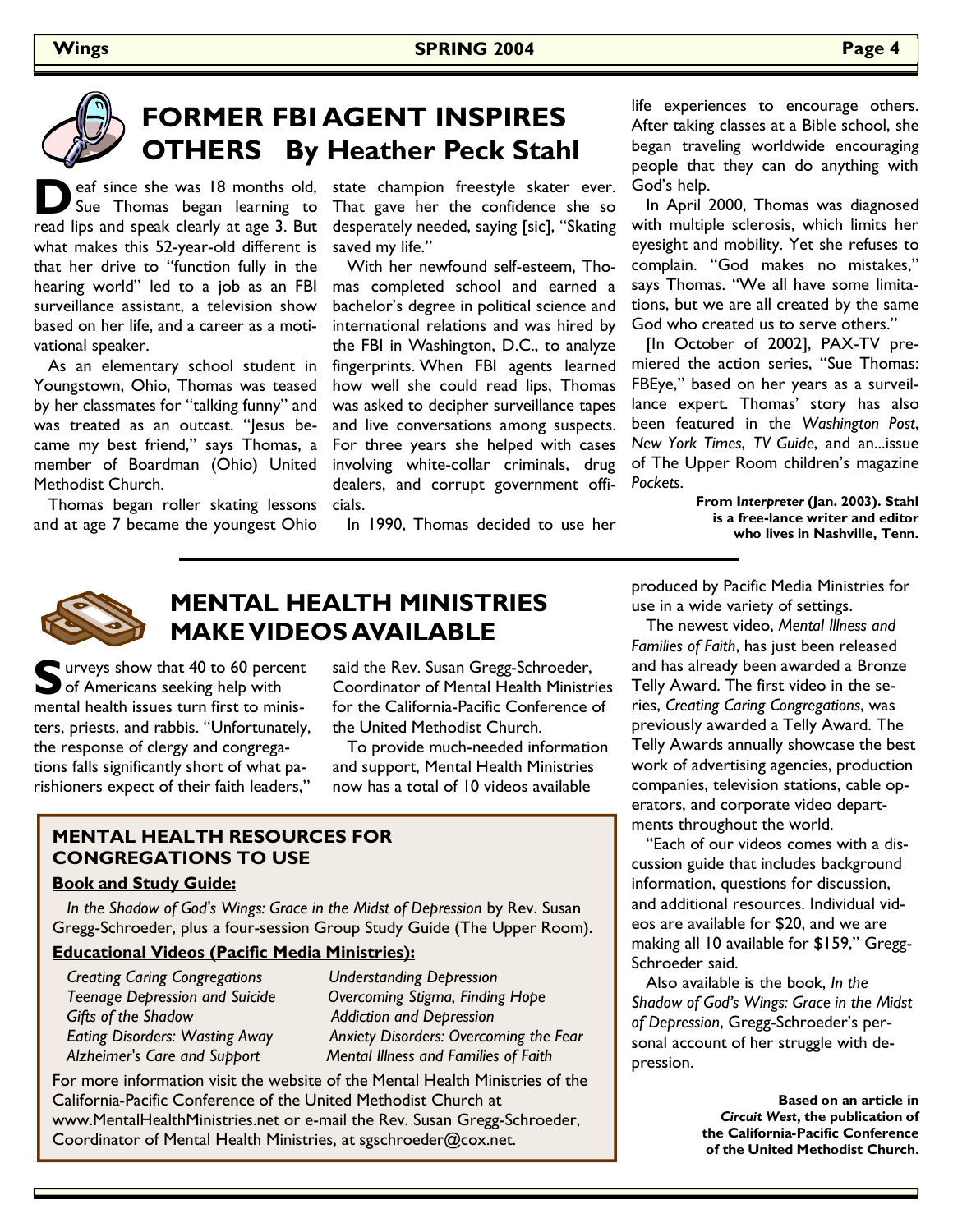**Wings 2004 SPRING 2004 Page 5** 



knew my life would have hardships.<br>There isn't a life that goes without<br>pain. But I never in my wildest<br>dreams imagined that a chronic, progres-There isn't a life that goes without pain. But I never in my wildest dreams imagined that a chronic, progressive, potentially debilitating disease that had no cure would be part of my life. In fact, multiple sclerosis was so far from my thoughts that I still have this experience where I can't quite believe it is me that those "neurological nightmare" billboards are talking about. Don't get me wrong, I am not in denial; it's just that I continue to be shocked by the reality.

 But who ever said I was in charge of my life anyway? Certainly I am in charge of my responses and reactions to my life, but my life has had too many inconceivable twists and turns for me to ever think that I was completely in charge. Furthermore, not all of the surprises in my life have been undesirable. In fact, some have been obvious blessings from the start and others blessings with the passing of time.

 The way I see it, having multiple sclerosis is just another one of life's unexpected twists that has surprisingly brought, and will continue to bring with it, numerous blessings of various kinds, that is, if I choose to focus on the blessings rather than the pain and/or the fear.

 What, you say? A blessing? What is so wonderful about feeling like your body is not your own anymore? That the neurological monster is now driving the ship? What is so great about poking yourself with a needle daily or about being considered "less than"?

 Nothing, I respond. There is nothing that is wonderful about any of that. Yet, what is wonderful is that you have the opportunity to really, I mean really, learn how to live in the present moment. That is a gift in and of itself—a gift which most people never get. Consequently, they live their life with an eye so much on the

future that they forget that the moment is all that we really ever have.

 My husband and his stepmother, who also has MS, hadn't talked for years. It was with the diagnosis of my disease that their relationship was reunited and healed. That is a blessing.

 My mother, like any mother, is deeply pained by the reality that her child has a problem which she cannot fix. She has

had to accept her lack of power and let go, living with the deeper sense of faith not only that I can take care of myself but that God will ultimately take care of me. That is a blessing.

 I don't know how God will take care of me. I imagine it won't be exactly the way I think it should be because it never is exactly the way I think it should be. Nevertheless, I have lived long enough to know that how ever it will be, I will be O.K.

> **From the Newsletter of the Orange County (Calif.) Chapter of the Multiple Sclerosis Society (Fall 2000).**